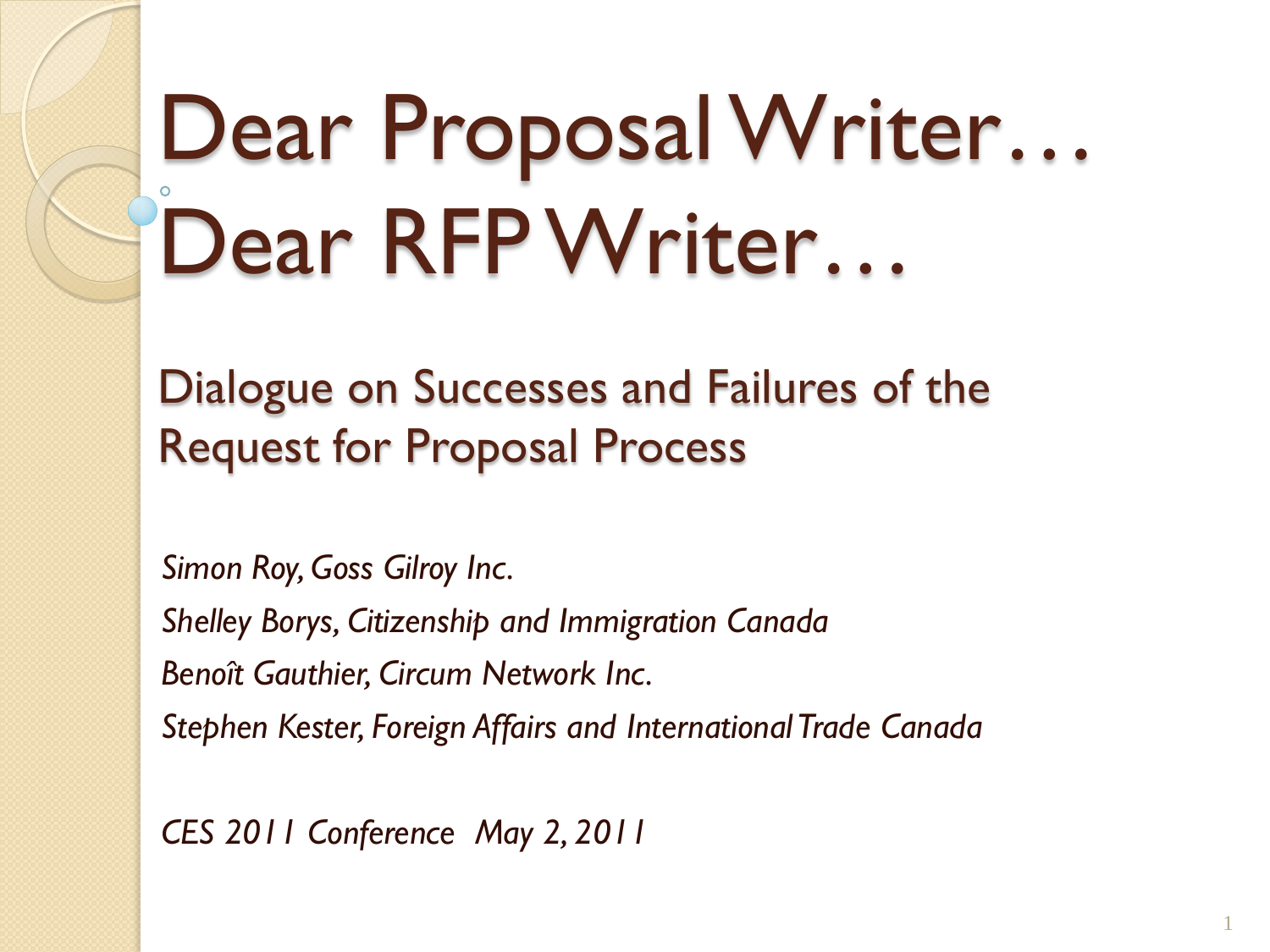### The RFP Process: Principles

|                                            | <b>Purchaser Perspective</b>                                                                           | <b>Vendor Perspective</b>                                                                                  |
|--------------------------------------------|--------------------------------------------------------------------------------------------------------|------------------------------------------------------------------------------------------------------------|
| <b>Objectives</b><br>of the RFP<br>process | To select the best possible<br>vendor at the lowest possible<br>price                                  | To obtain an interesting,<br>doable assignment where a<br>profit can be produced                           |
| What is a<br>success?                      | • Enough proposals<br>• Clear proposals<br>• Low selection cost $(t \& $ \$)<br>• Justifiable decision | • Opportunity to shine<br>• Realistic project<br>• Winning<br>• Solid purchaser analysis                   |
| What is a<br>failure?                      | • No bidder<br>• Too many bidders<br>• Disagrement on selection<br>• Vendor does not deliver           | • Cannot offer value-added<br>• Misunderstandings<br>• Loss for trivial reasons<br>• Winner balloon-prices |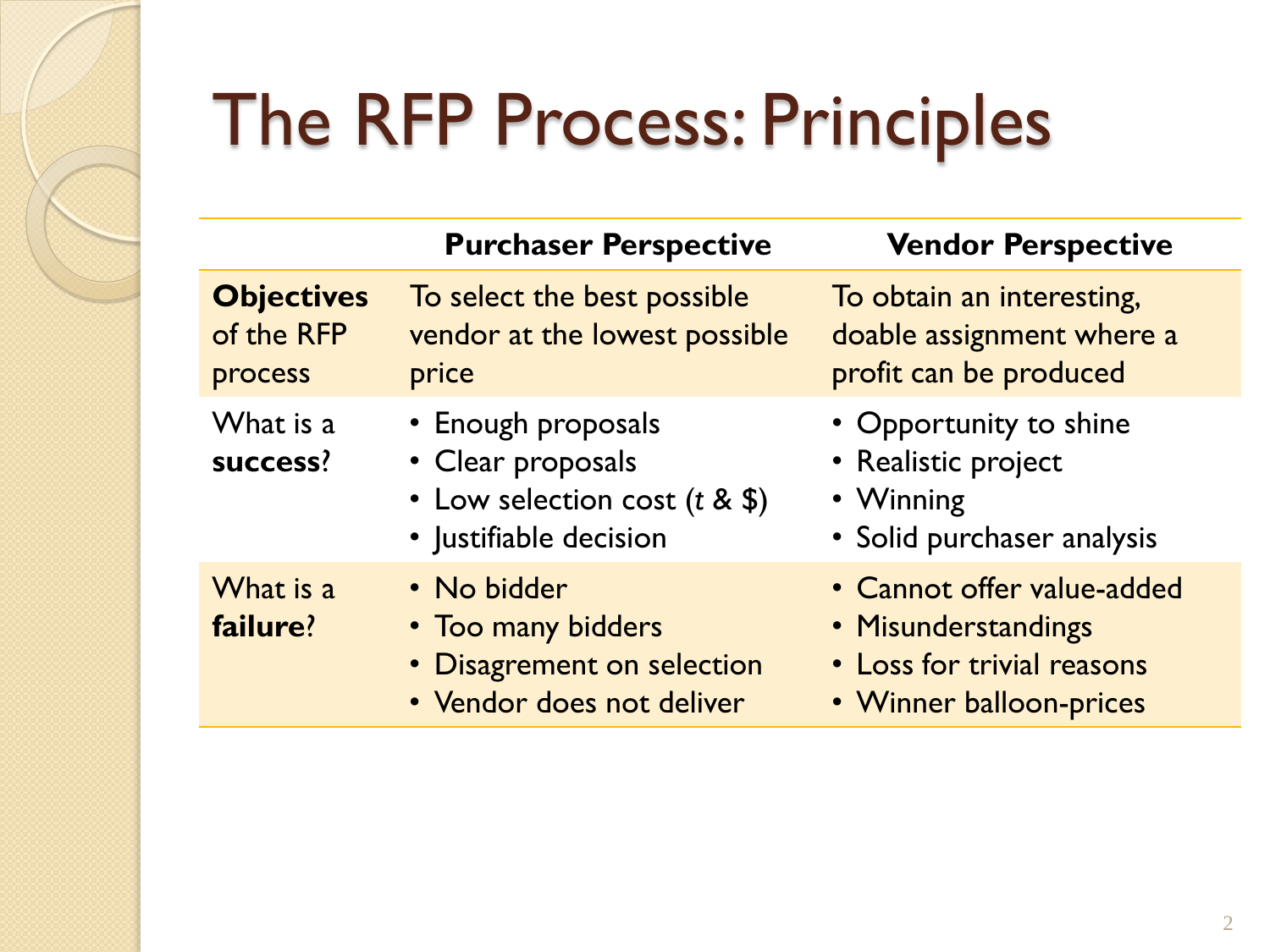## Benoît: the good and the bad

| Area                              | Emphasize                                                        | Avoid                                                                                     |
|-----------------------------------|------------------------------------------------------------------|-------------------------------------------------------------------------------------------|
| <b>Study</b><br><b>Objectives</b> | clarification to benefit from<br>vendor's creativity             | simply stating tasks without<br>purposes                                                  |
| Purchaser<br><b>Expectations</b>  | clarification so that<br>proposals deal with the same<br>project | leaving it all to vendor's<br>suggestions                                                 |
| <b>Risk Sharing</b>               | clarifications does the<br>vendor bear all the risks?            | contradiction: fixed price but<br>variable requirements                                   |
| Value/price                       | specification of a price range<br>or an expected level of effort | leaving it entirely to market<br>competition (we don't sell<br>pencils; and even pencils) |
| Time table                        | a realistic time table building<br>in obvious delays             | painting the vendor in an<br>ethical corner to be<br>responsive                           |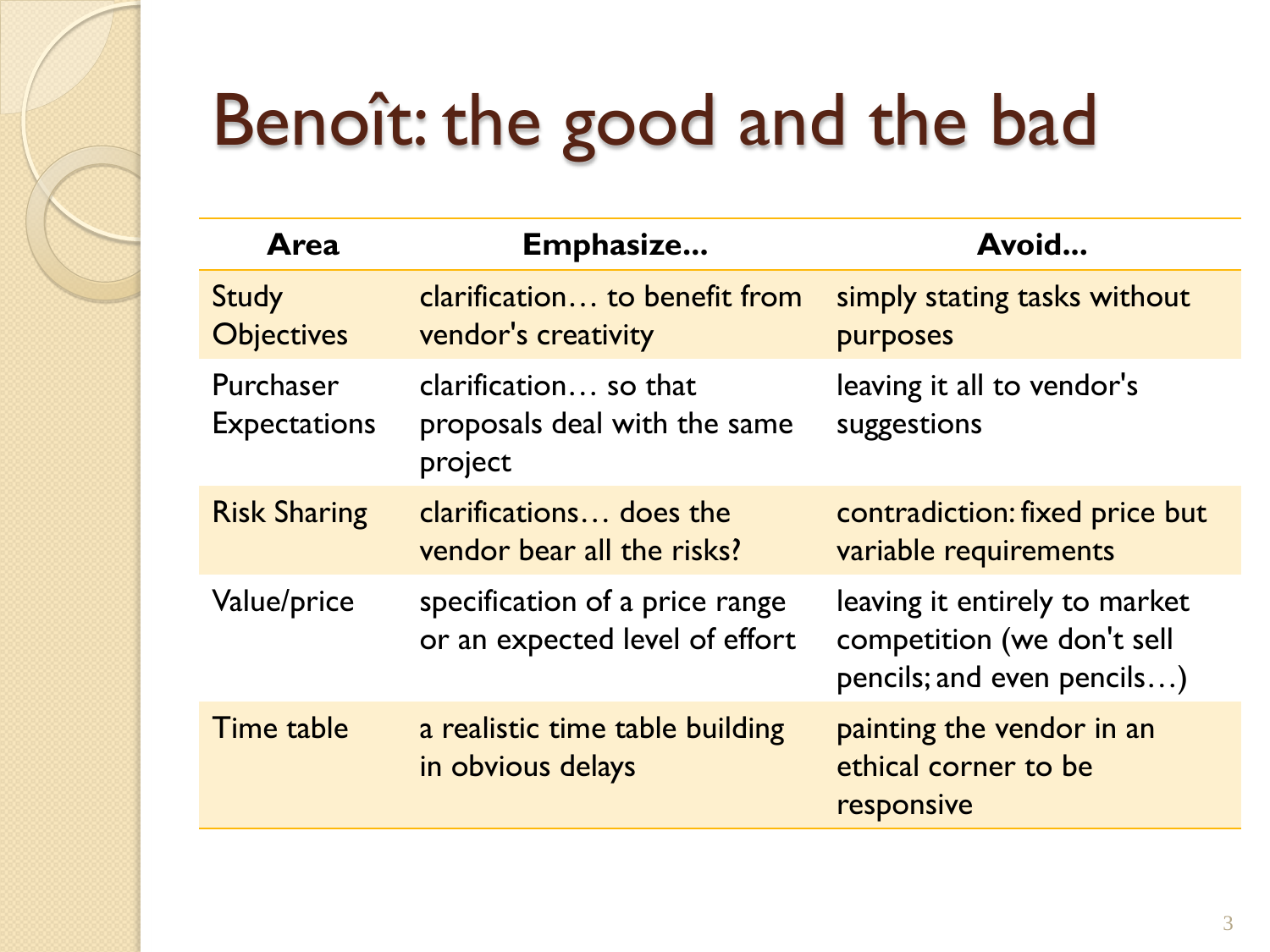## Benoît: the good and the bad

| Area                         | Emphasize                                                                 | Avoid                                                                                    |
|------------------------------|---------------------------------------------------------------------------|------------------------------------------------------------------------------------------|
| Intellectual<br>property     | consideration of vendors as<br>researchers, protection of<br>moral rights | sharing proposals, implicitly<br>attributing changes to the<br>consultant, ghost writers |
| Number of<br>invitations     | suitability to the value of the<br>work                                   | cattle call                                                                              |
| <b>Skills</b>                | use of general CE criteria                                                | over-emphasis on subject<br>matter expertise                                             |
| Duration of<br>posting       | suitability to the value of the<br>work                                   | overly short and overly long                                                             |
| <b>Ultimate</b><br>criterion | highest points within price                                               | lowest price qualified                                                                   |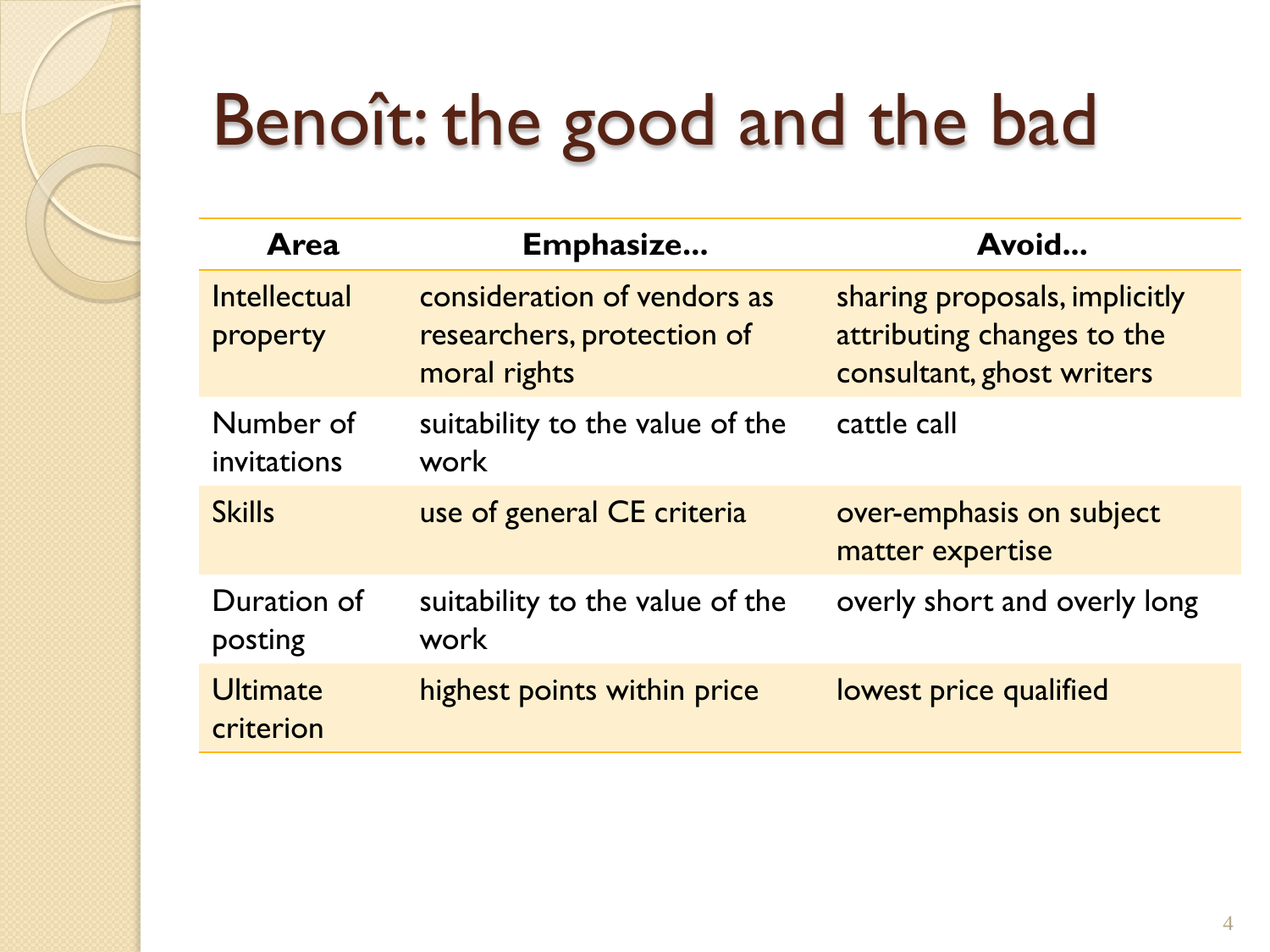### Benoît: at the macro level

- "All I have to do is dream, dream, dream, dream, dream" (Roy Orbison)
- Process must cost less than it saves
	- 5 x \$5,000 proposals cannot save \$25,000 on a \$50,000 project
- Proposal cost reflected in actual prices
	- All benefit from cheaper RFP process
- Promote quality, not mediocrity
	- Low quality has hidden costs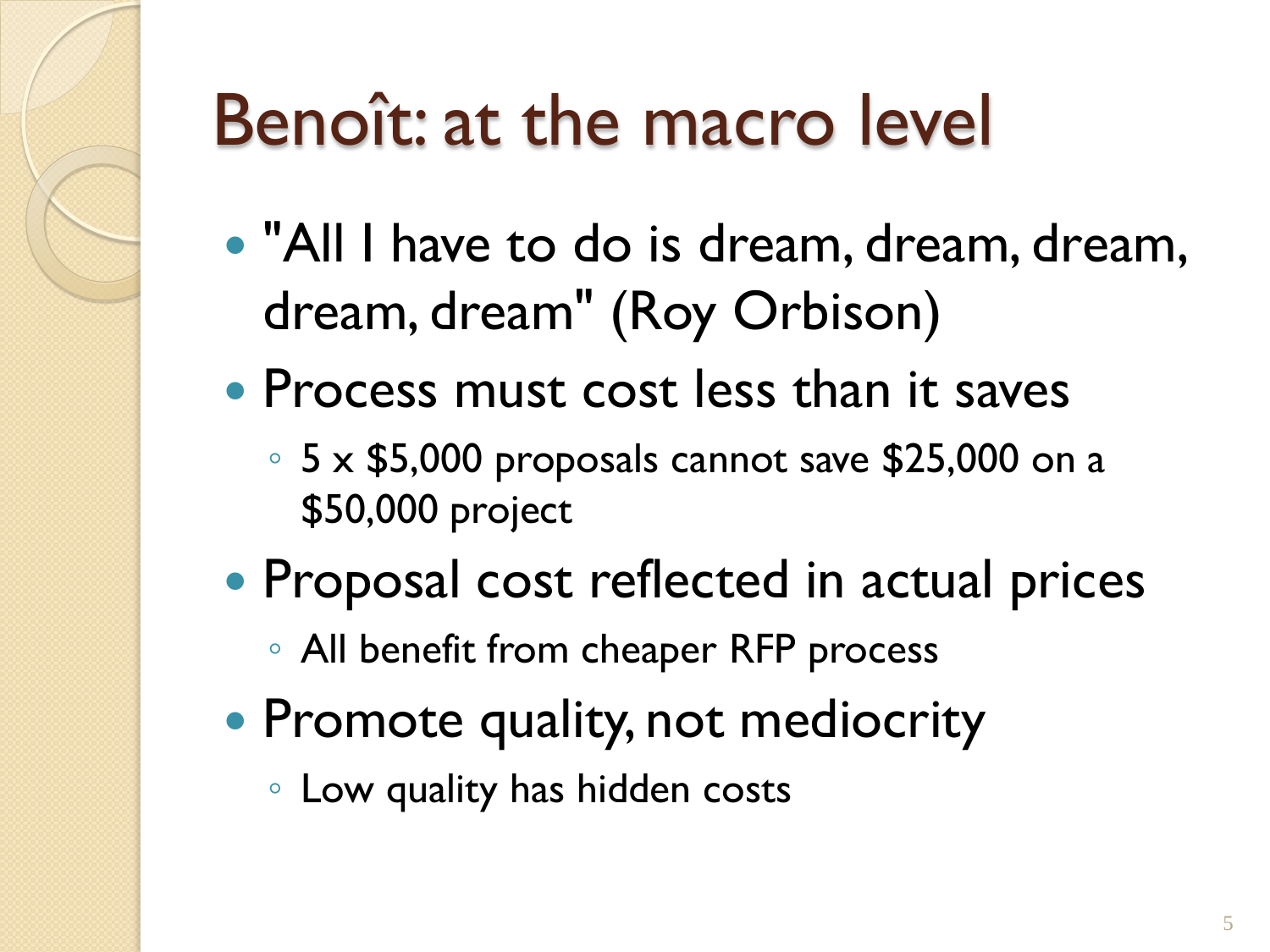

#### Simon: best RFPs

- Mutually exclusive sections: instructions for bidders, TORs: background, program description, objectives of project, methodology, mandatories, scoring grid/selection approach, certificates. All "musts" in instructions and mandatories sections
- Detailed info on programs especially numbers (financial, outputs, clients, etc.). These are key determinants of method design and costing
- "Open door policy" when it comes to methodology (reflected in scoring grid)
- Ratings based on experience, methodology and background knowledge. Multiple criteria increase risk of inappropriate weighting between criteria.
- Realistic timelines including realistic project authority review time of deliverables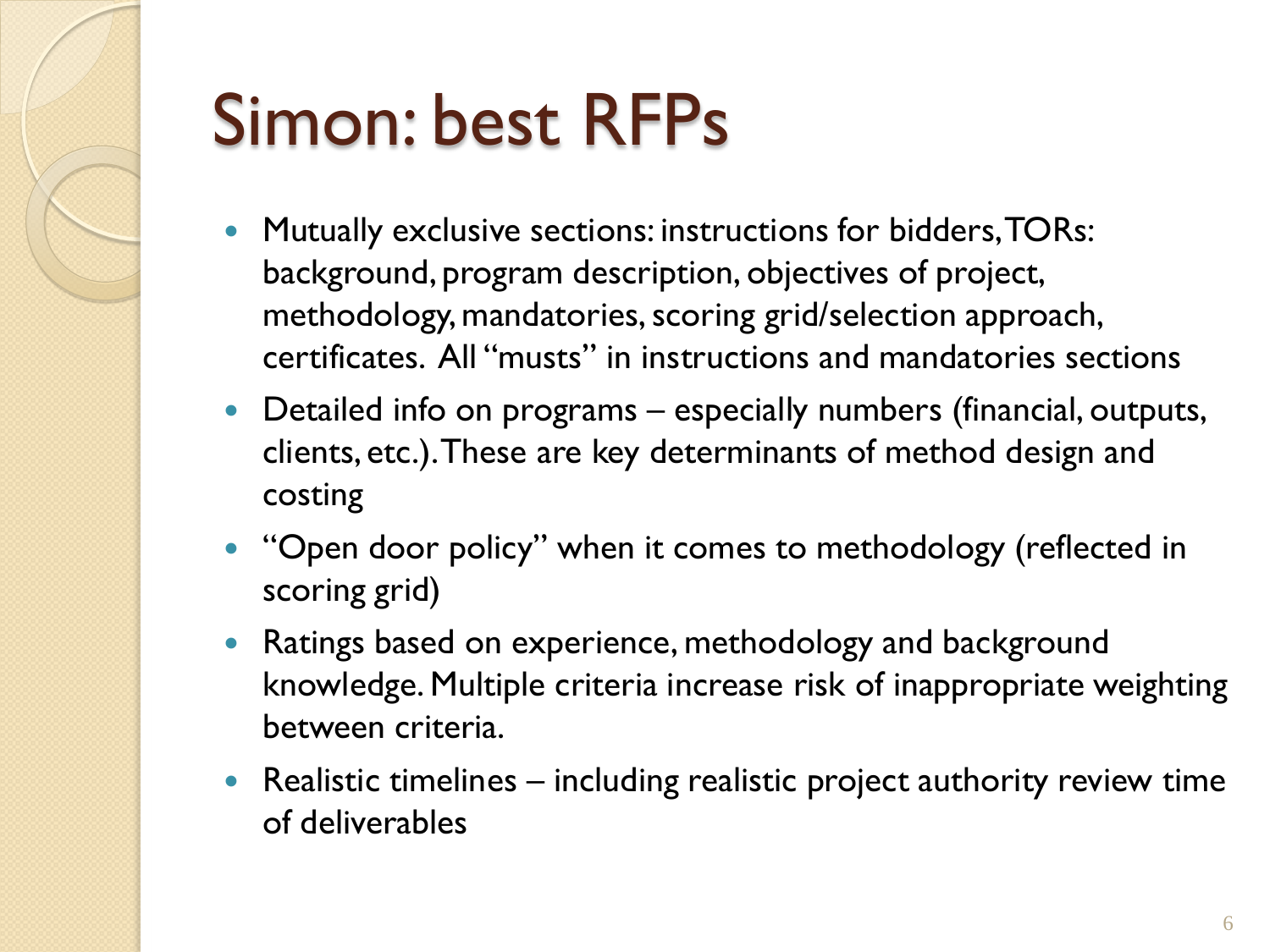## Simon: problematic RFPs

- Prescriptive RFPs, that determine all parameters of methodology especially if writer did not do homework or lacks experience.
- Tight budgets that prescribe methodologies
- **Prescriptive RFP that give points to "innovative approaches"** what does "innovative" mean?
- **Expected response rates on surveys**
- RFPs that impose a numbering system ("same as RFP")
- Imposed maximum pages We need at least 2 pages per method, more if there is primary quantitative data collection. 10 pages not enough for 100K project…
- "Tests" that lead to subjective scoring (e.g., identify potential challenges looking for quantity or quality?)
- RFPs that assume that consultants will work full-time for the client (compare timelines of project with number of days of consultants in project…)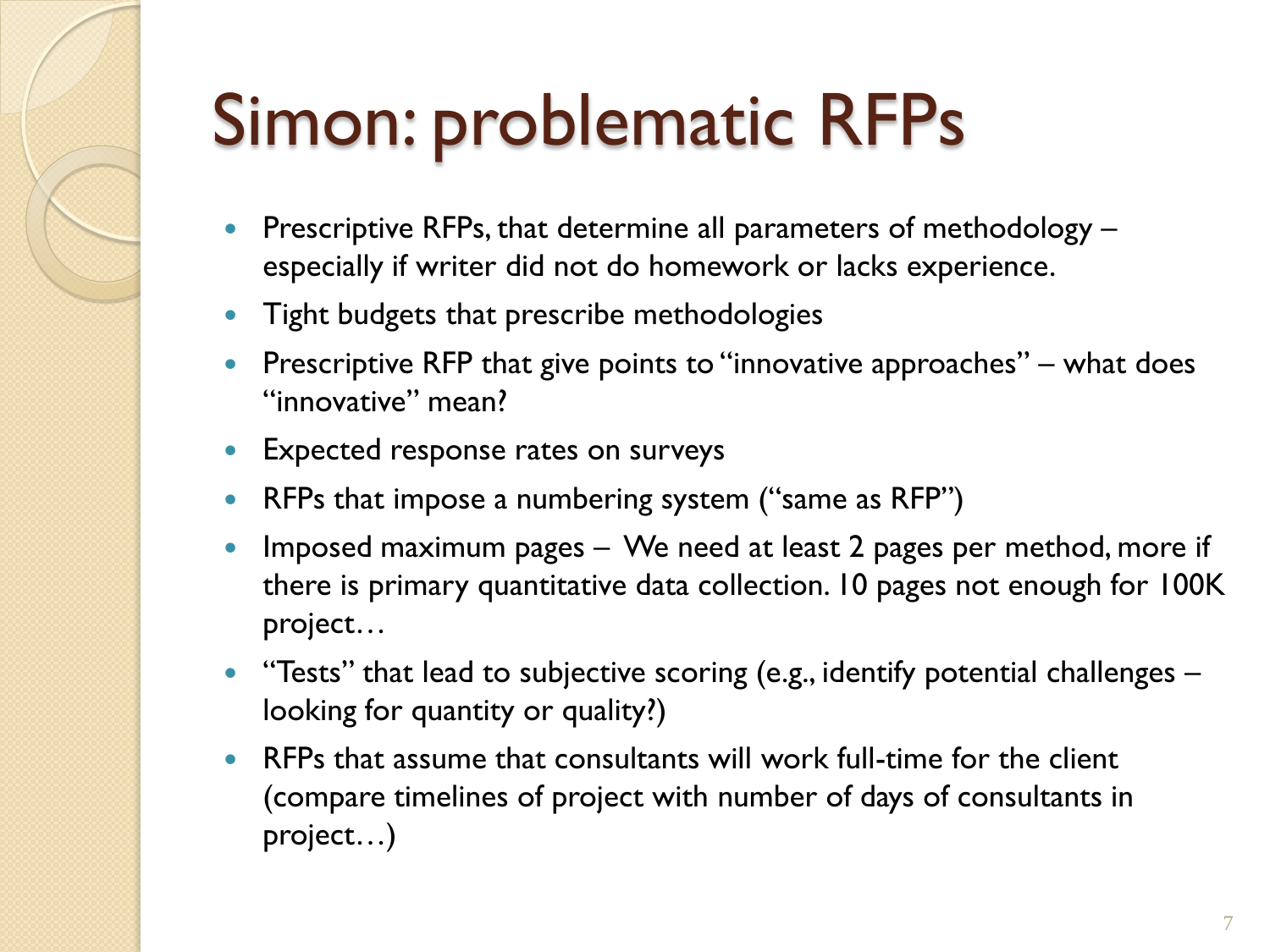## Simon: secret messaging?

- Consultants shy away when:
	- Quick turnaround time (wired?)
	- 10 page maximum proposal (wired?)
	- Another consultant did the framework
	- RFPs sent during holiday season (consultants have a life too…)
	- Consultants excluded from instrument design high risk factor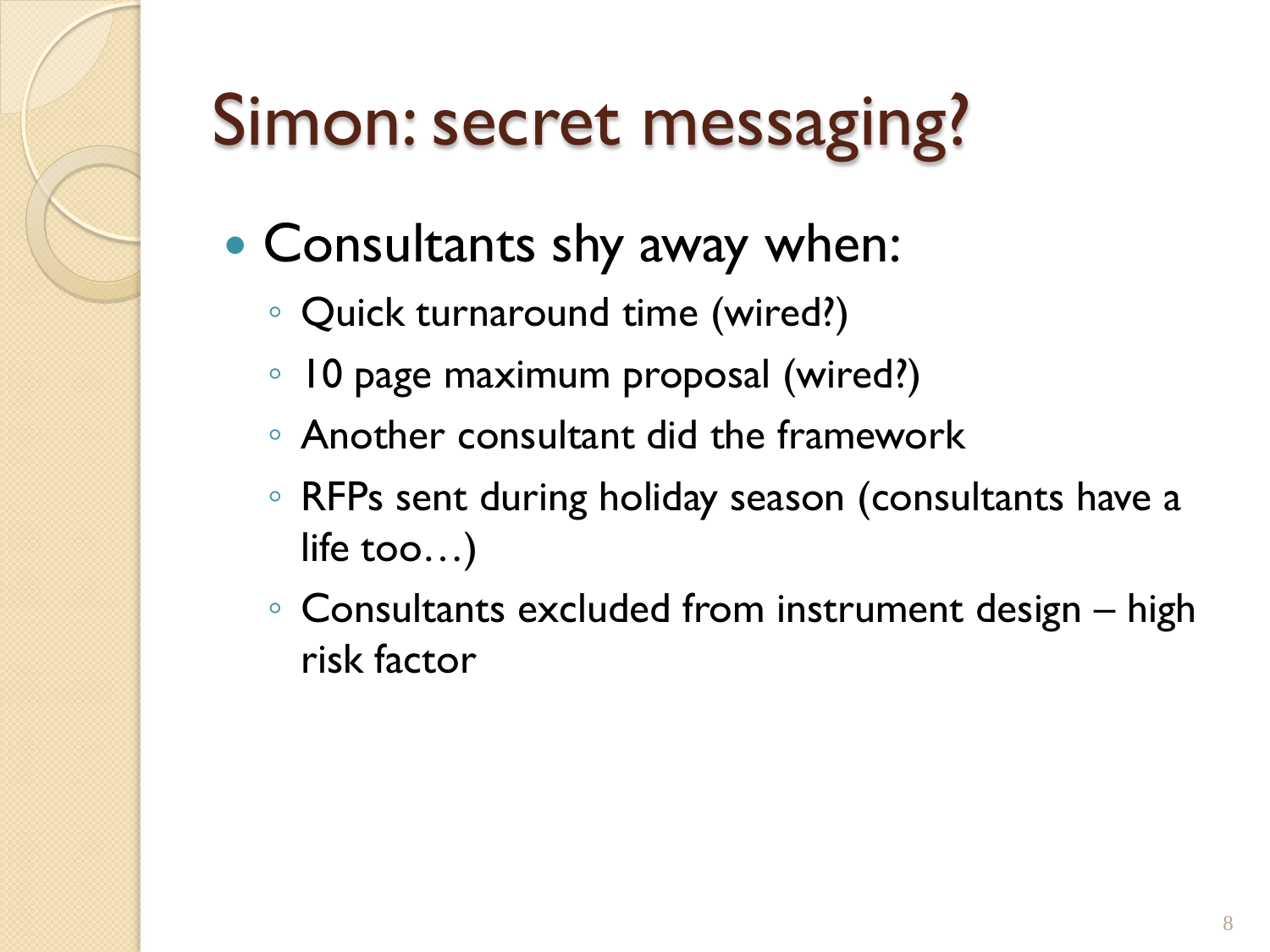

### Shelley: context

- Although the bid review teams are comprised largely of evaluation staff (with program representation), the bid review process is managed by the department's procurement offices. Evaluation staff therefore have limited flexibility in terms of rating criteria and associated points.
- Bid review teams meet beforehand to clarify key points to look for; this improves our inter-rater reliability.
- Bidders on a proposal were previously invited to give an oral presentation. This allowed for further elaboration of how the bidder would approach the work, and also allowed the reviewer to assess the bidder's competencies in person. However, due to efficiency pressures and guidance from the departmental procurement office, this practice has become less prevalent in recent years.
- Requests For Proposals (RFPs) have become much clearer and more specific over time, and the quality of submitted proposals has also improved. On the whole, this is good, but it also makes it harder to distinguish between bids.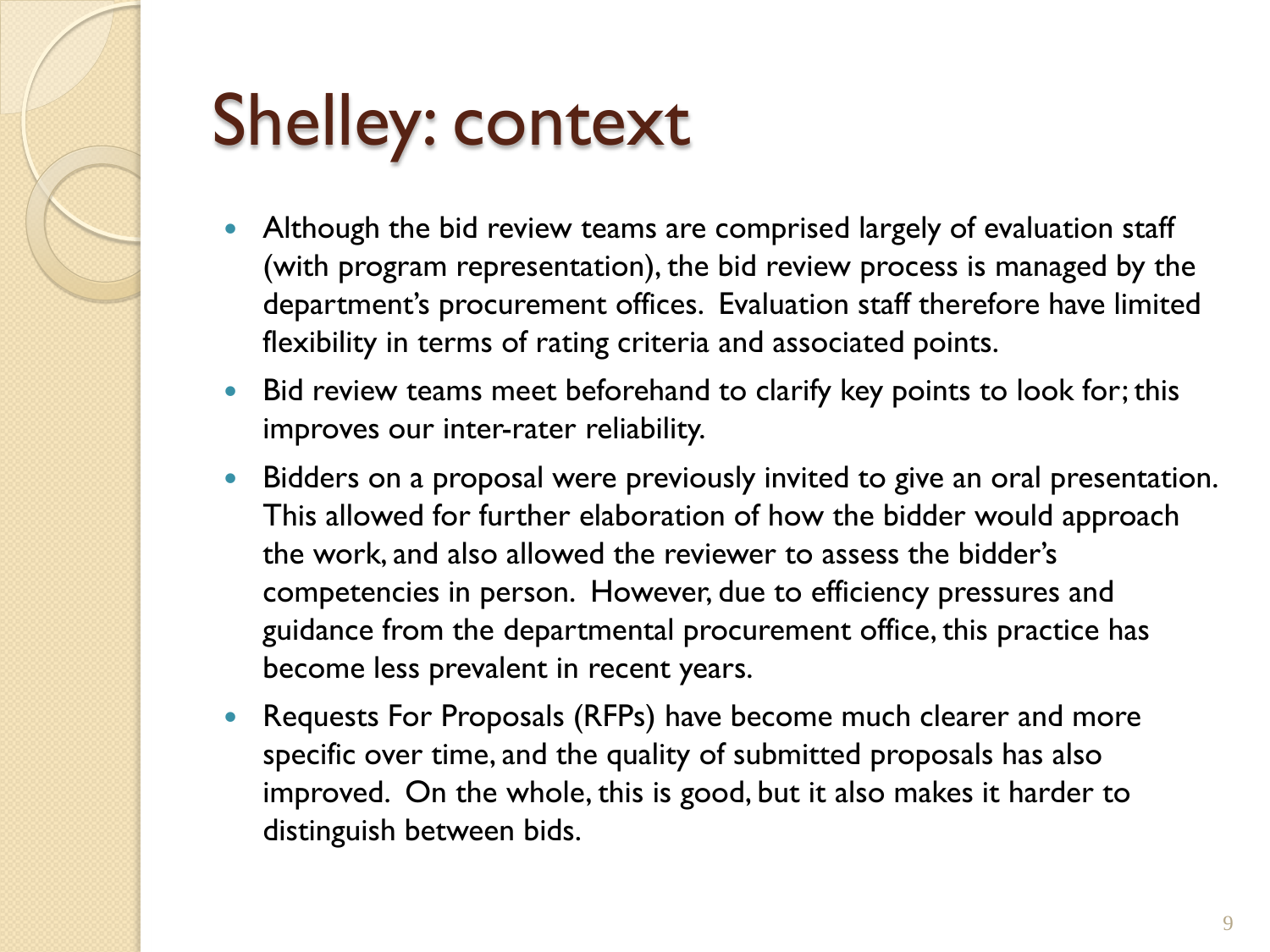## Shelley: boilerplate

- The re-use of material between proposals is understandable in many instances. However, in other cases it is problematic:
	- Material referring to the wrong proposal cast doubt on the bidder's quality assurance skills;
	- Large degrees of recycling cast doubt on the bidder's engagement with the project; and
	- The re-use of previously written material creates a disconnect between the (quality of the) proposal and the work that will be performed.
	- Consider minimizing the re-use of material, particularly in sections devoted to the specific work proposed.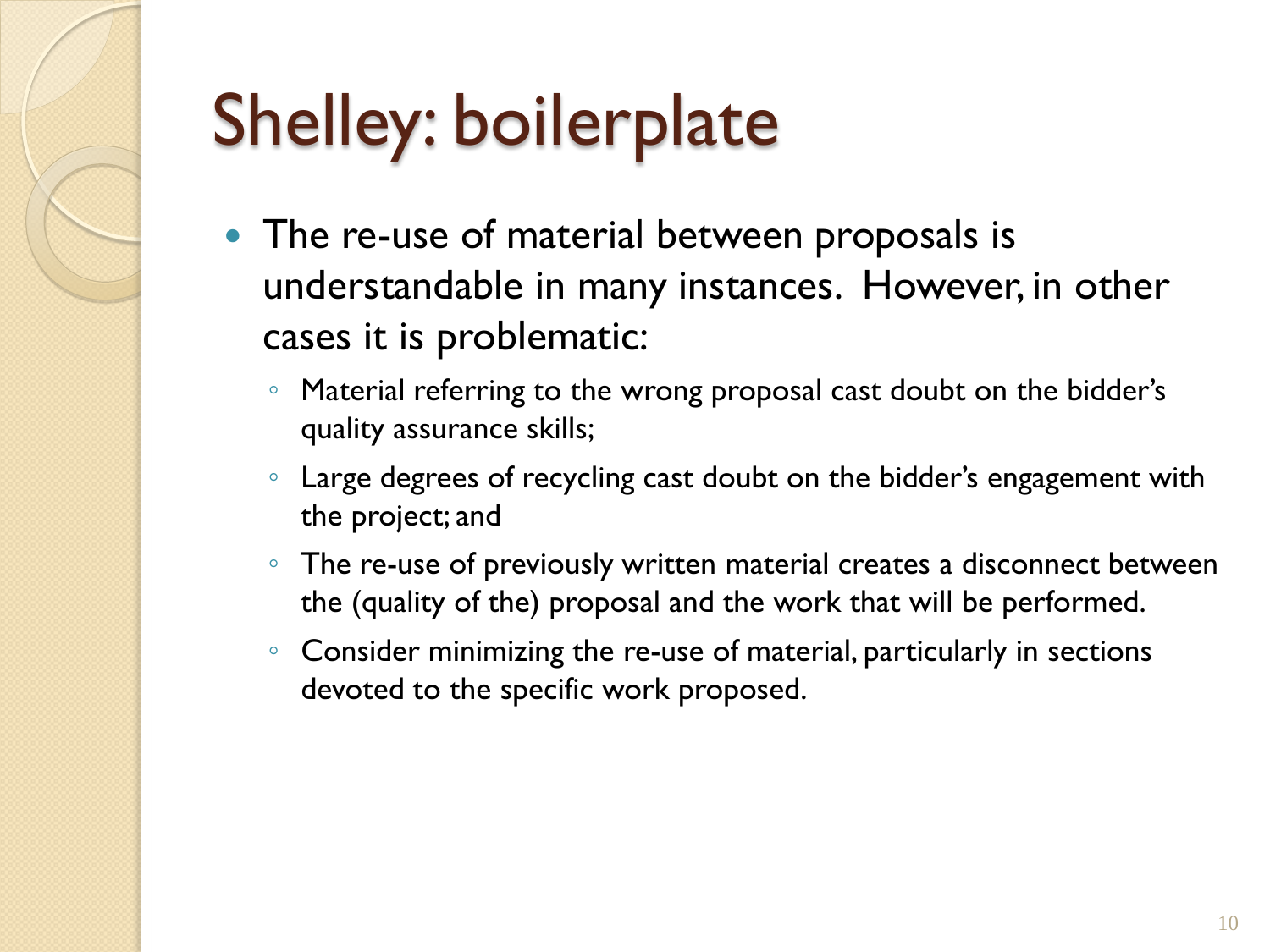## Shelley: clarity

- Make sure all the requirements are met, and make it easy for the reviewer to verify this.
	- Consider including a table cross-walking criteria to page numbers; and
	- Consider identifying, early in the document, how pass/fail requirements are met.
- Ensure that spelling, grammatical, and formatting errors are caught.
	- Consider having a peer perform a "fresh eyes" review.
- Strive for clarity through brevity.
	- Minimize the degree of superfluous information (e.g., long history of firm);
	- Consider using summary sections to recap key information; and
	- Consider using tables, charts, or graphs to supplement the narrative discussion.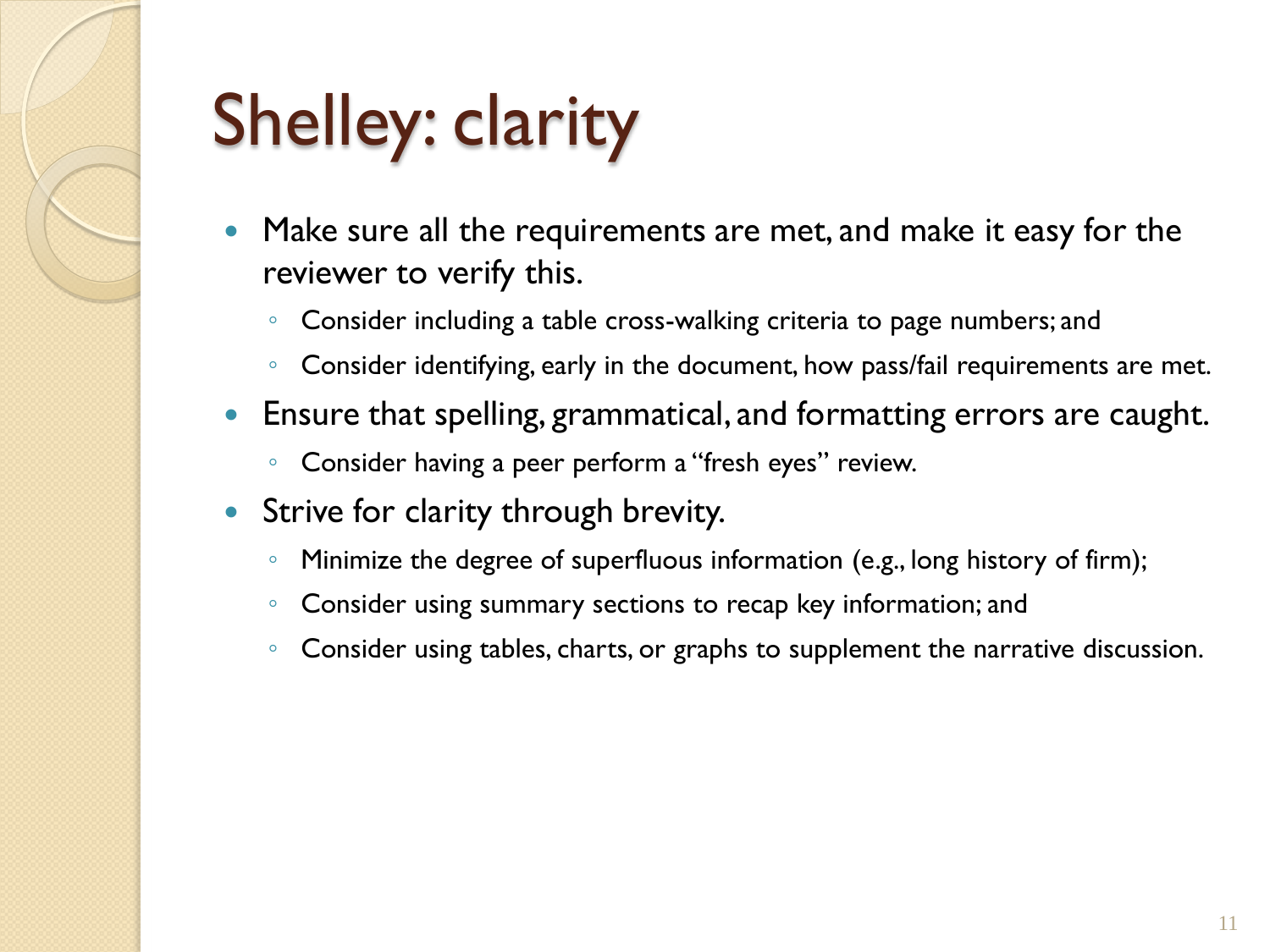

#### Shelley: team

- Some firms have confirmed that proposals are written by dedicated proposal-writers, rather than members of the prospective evaluation team. This reduces the degree to which the proposal can be used as a proxy indicator of the quality of the eventual report and the contribution of team members.
	- Consider ensuring greater congruence between the two sets of authors, or indicating clearly where separate talent has been engaged for the writing of the proposal.
- Some proposals overstate the degree to which senior team members will be involved, relative to their later involvement in the evaluation itself. Over time, this reduces trust in the proposals submitted by firms.
	- Consider providing a clear outline of the planned level of effort by team member (ranked by seniority, aligned to the different components of the work), to facilitate the subsequent monitoring of planned involvement levels.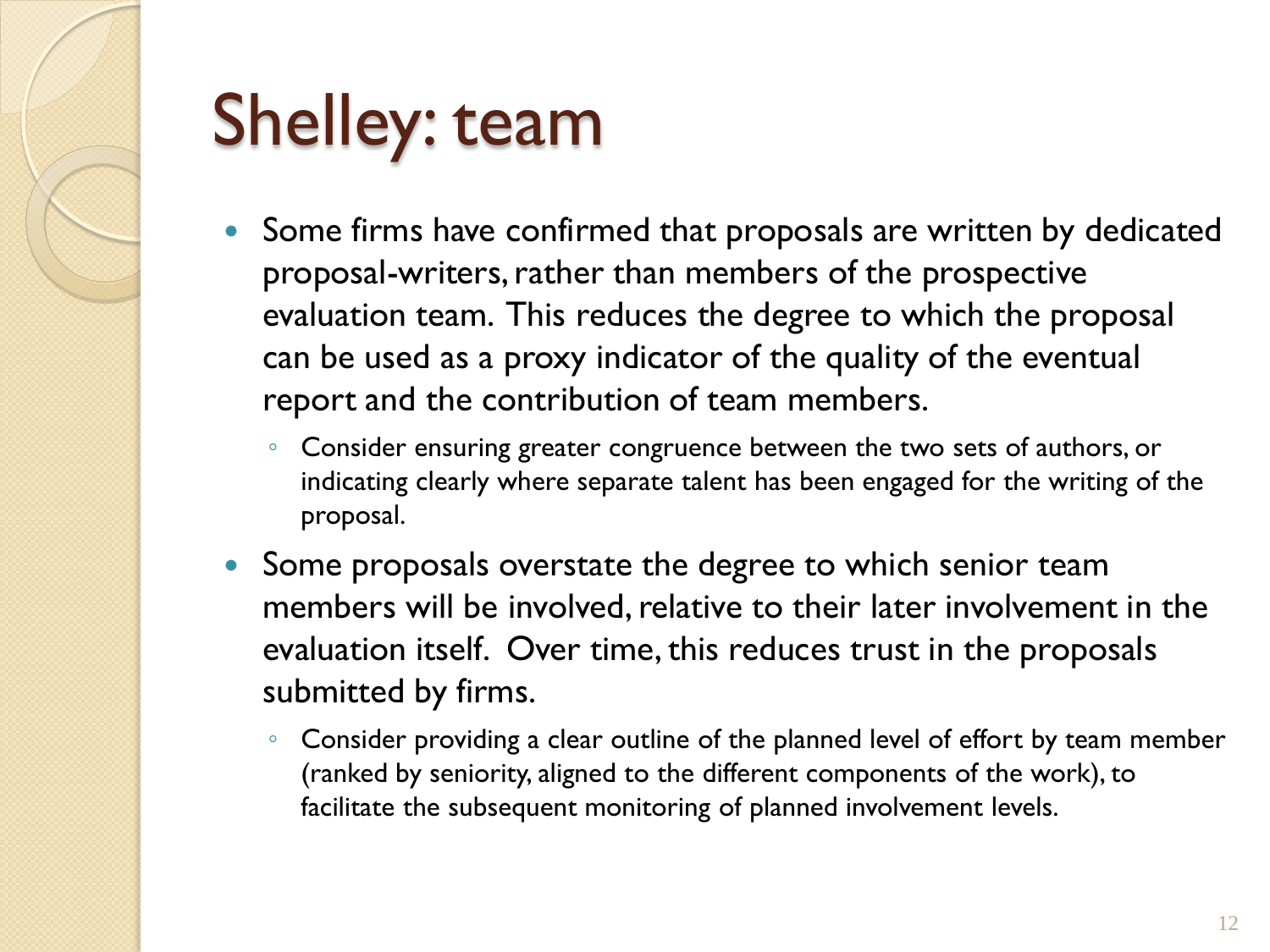## Shelley: value-added

- The degree to which technical considerations are met by a proposal is weighted far more heavily than the proposed bid value (as long as it is within the maximum).
	- Showing how these considerations are met is important.
- Bidders can distinguish themselves by showing the value added by engaging the specific firm:
	- Expand on the stated requirements by linking the requirement to how it will be met, and what purpose this will serve.
	- Show that the methodology has been thought through by suggesting approaches that possess a clear rationale, are relevant to the project at hand, and are feasible to implement.
	- Since much of the methodology is mapped out in the RFP, the ability to propose ideas for the remaining portion is a strong indicator of value-added.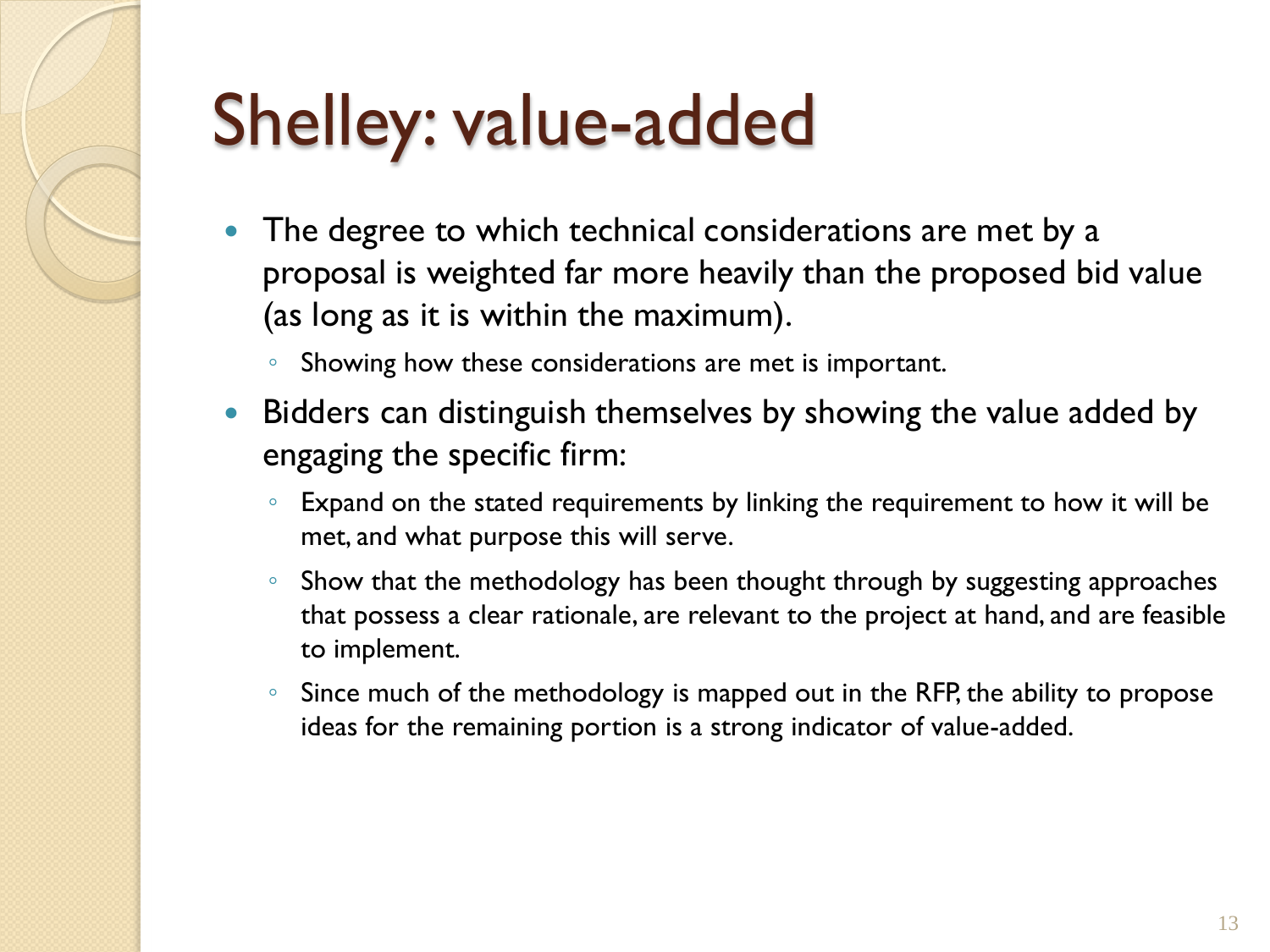#### Stephen: context

- Expired Standing Offer
	- More use of limited competition (under NAFTA threshold), sole source; limited use of MERX, OGD SOs and PWGSC Supply Arrangements
- Standard Bid Requirements
	- Experience of the Firm and Individuals, Past Relevant Projects, Methodology, Understanding of the Project, Budget
- Changing Need for Consultants
	- Contracting for specific needs for a larger evaluation study (survey, case study, specialized report)
	- Hybrid model
	- Specialized expertise for areas being evaluated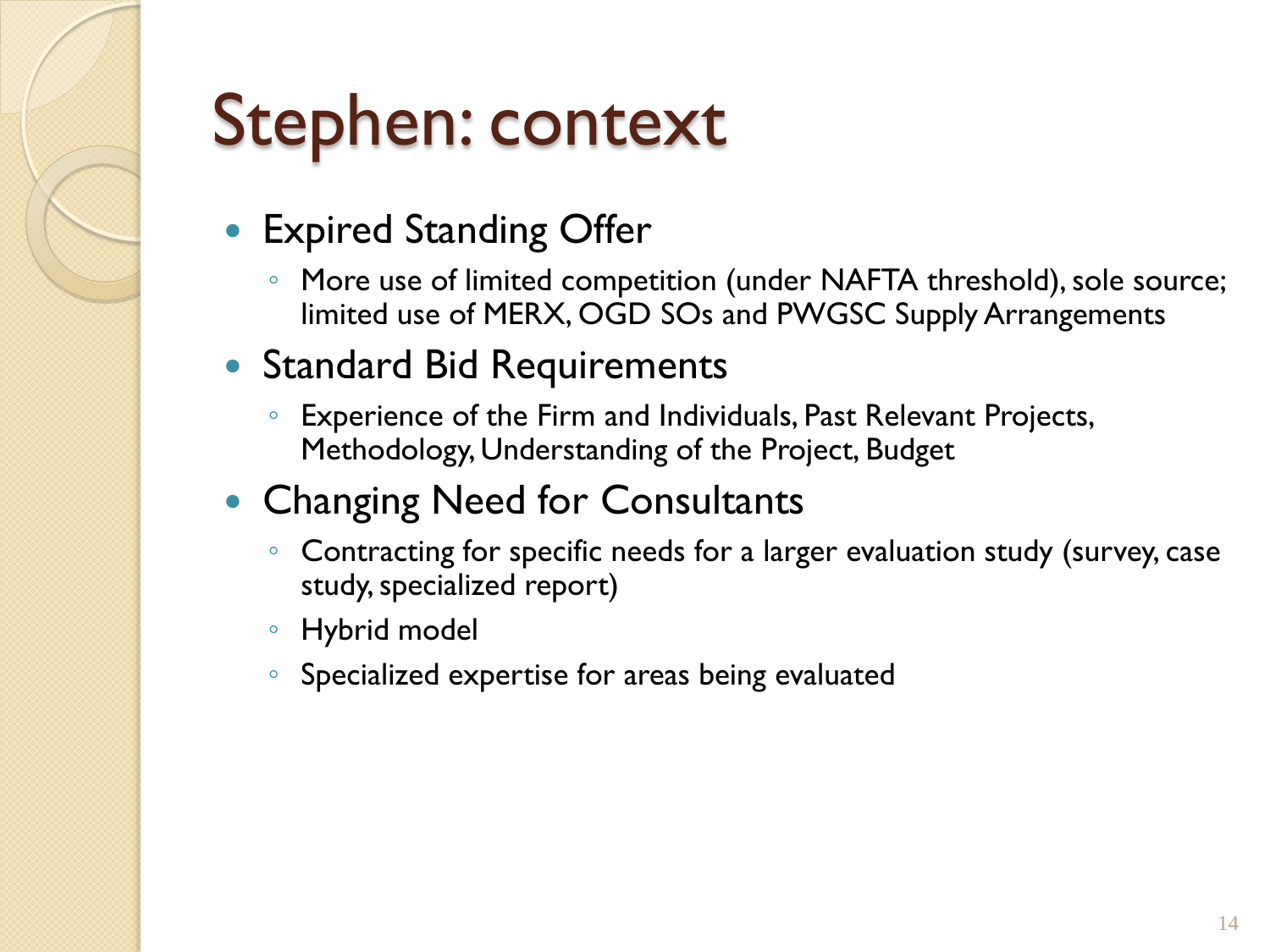## Stephen: proposal writer do's

- Make it easy for the bid reviewer to identify how you meet the mandatory and technical requirements
	- Summary page
	- Clear and organized proposal
- Use the CV Template Provided or Standard CV templates for Proposed Individuals
	- Revise CVs to match proposal requirements
- Align proposed methodology to program and issues being evaluated
	- Add value by proposing different ideas/approaches
	- Use best practices identified from similar evaluations
	- Spell out assumptions/risks
	- Justify use of methodologies, ie. surveys, field missions
- Match the LOE of Principles and SMEs to the methodology proposed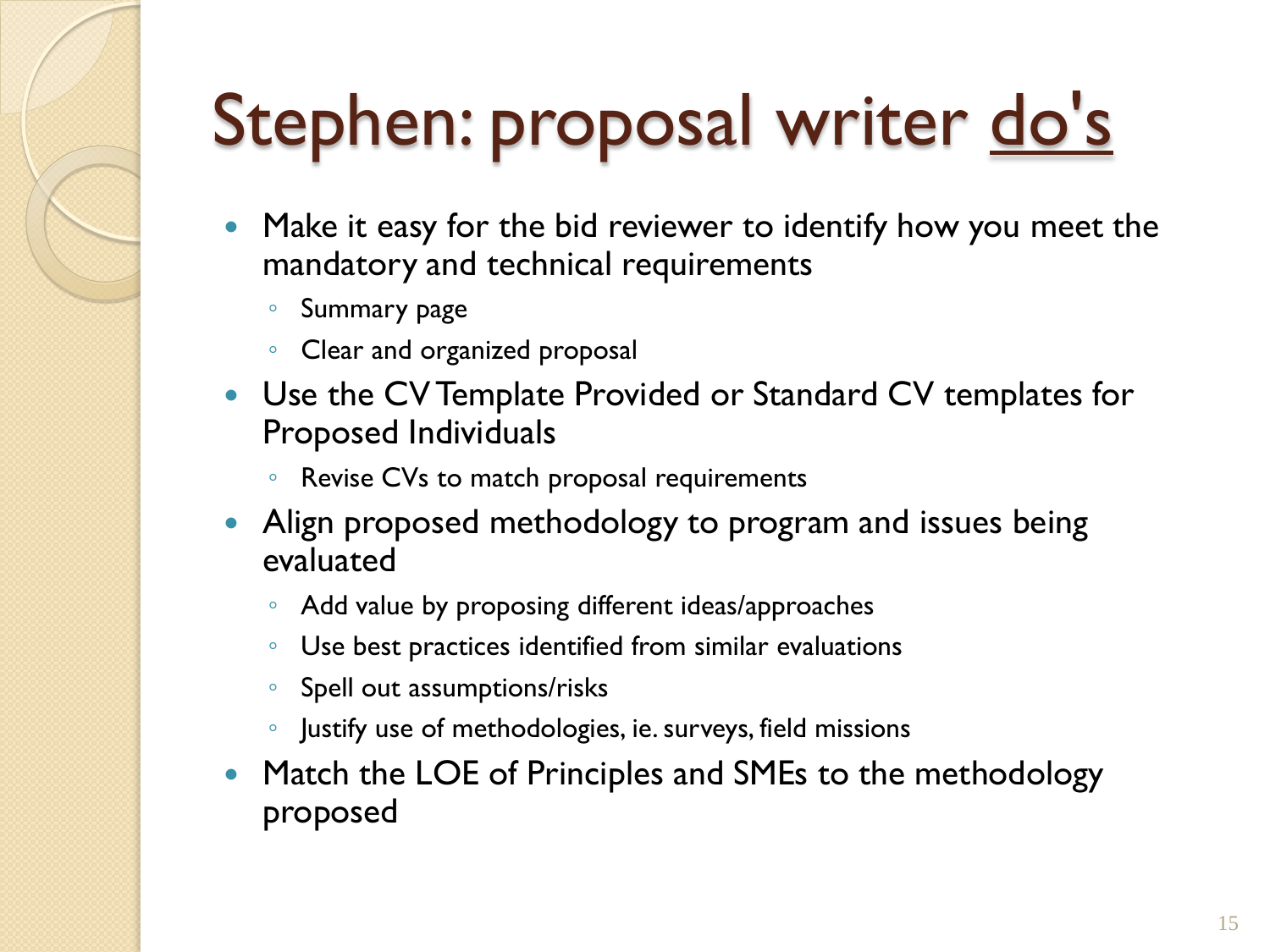#### Stephen: proposal writer dont's

- Repeat the SOW to show you know the context
- Forget to include any and all mandatory requirements
- Try to fit a square peg in a round hole
	- Relevant projects and experience
- Don't fish when asking questions
- Don't provide options for methodologies or costing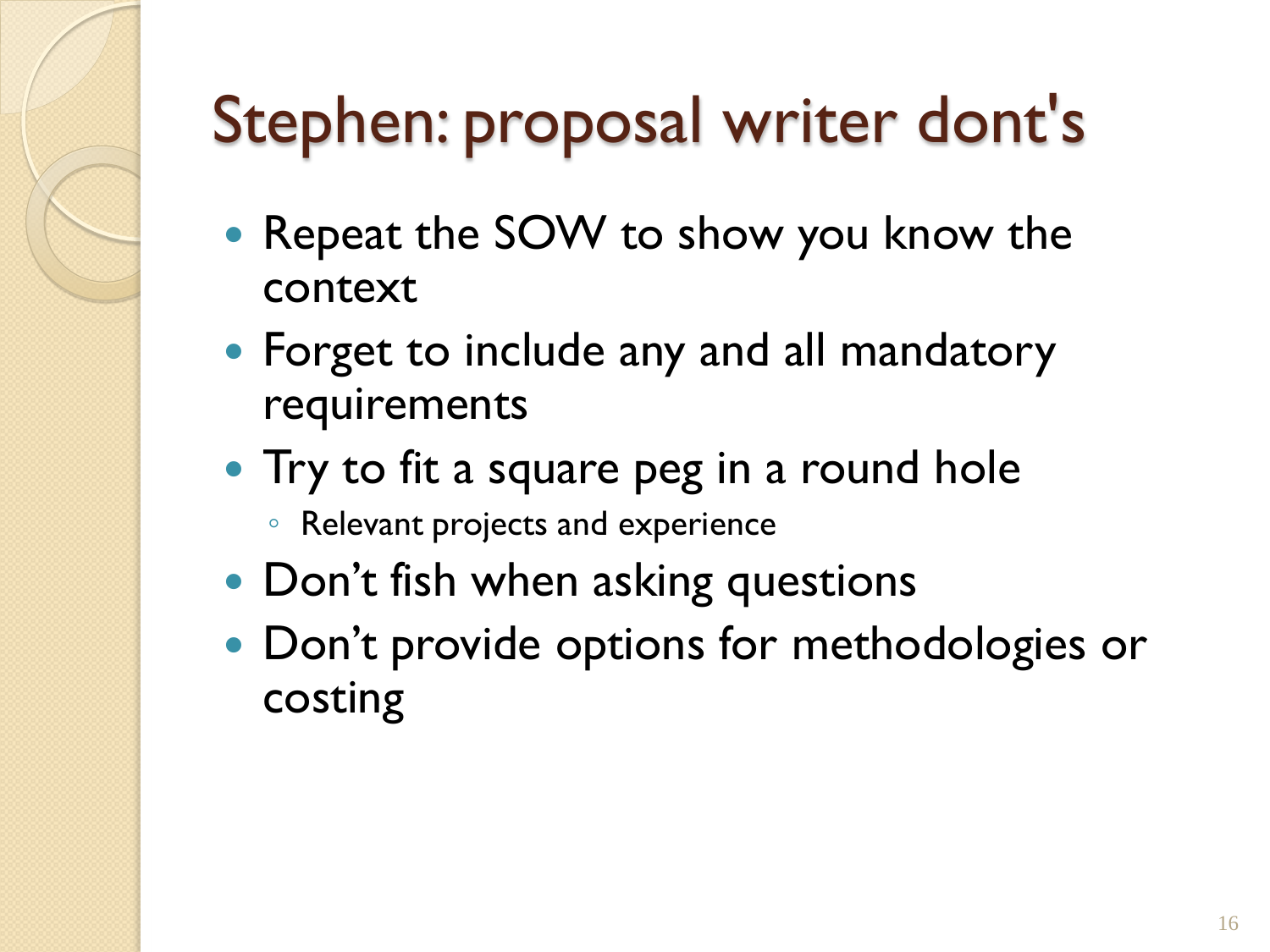Stephen: towards an improved relationship/partnership?

- Provide greater access to original material and documents
- Clearer expectations of what is required
	- More use of bidders' conferences?
- Improved planning and timing of evaluations